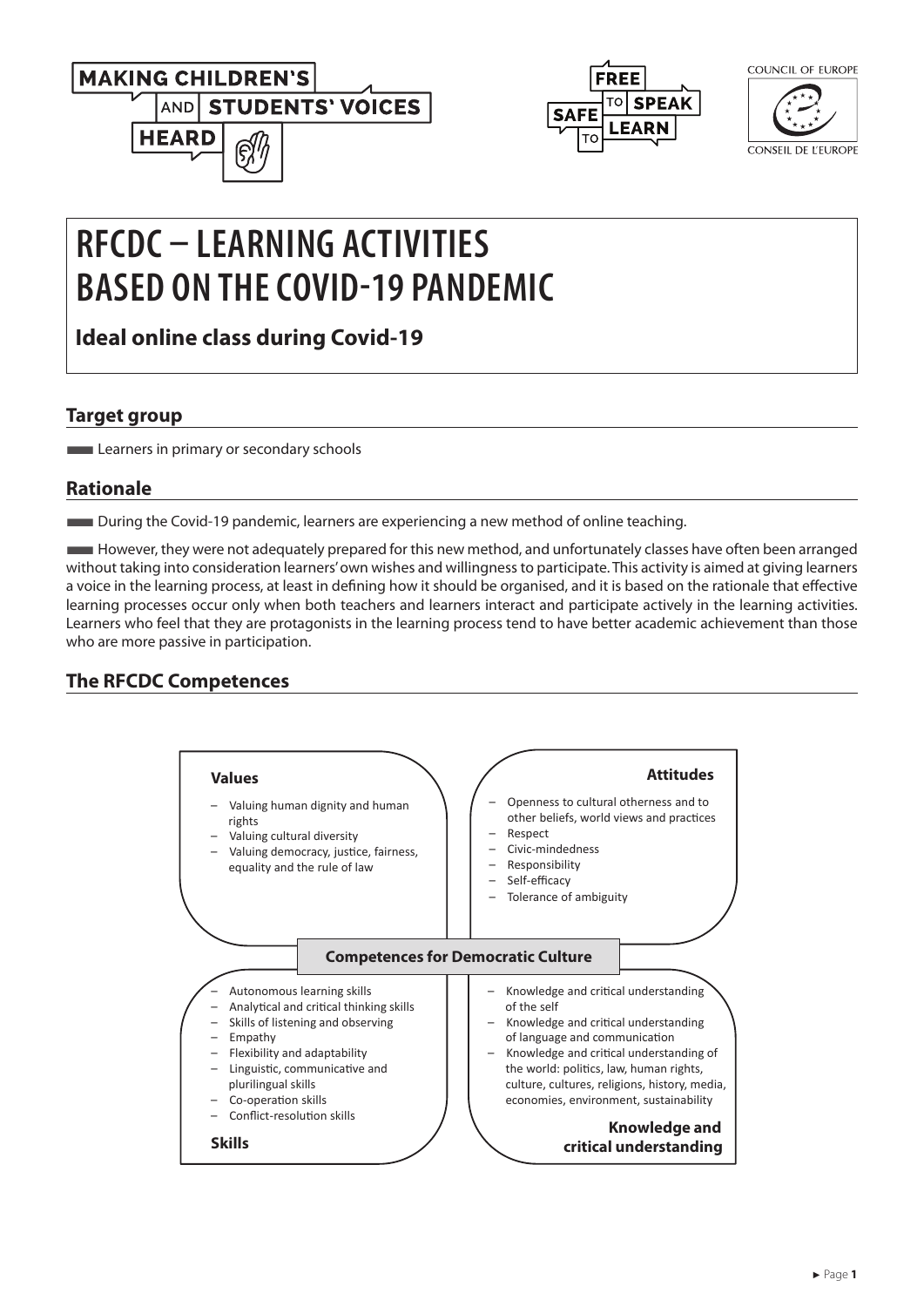#### **Competences promoted by the activity**

■Skills of listening and observing; Co-operation skills; Autonomous learning skills; Empathy; Linguistic and communicative skills.

#### **Learning outcomes**

**EXECOMPLER** Completing this activity will help learners to:

- ► Reflect on the best online class that they can conceive for themselves and for other learners;
- ► Listen carefully to differing opinions;
- ► Identify resources for learning (e.g., people, books, the internet)
- ► Understand what is needed for all learners who are involved in online learning, without distinction and discrimination;
- ► Empathise, accept, respect and be open to other people's ideas.

#### **Description of activity**

- 1. Show some pictures and/or videos related to online classes during the Covid-19 pandemic crisis. Hold a brief discussion with the learners about what they have seen and about their own experiences with online classes. Questions such as the following may be used:
- ► What are the characteristics of online classes?
- ► What aspects of online classes are better than your usual classes in school?
- ► What aspects of online classes are worse than your usual classes in school?
- ► Think about your online classes during the Covid-19 pandemic were you in contact with your friends? Did you support and help them?

Summarise the main ideas that emerge.

- 2. Ask the learners to reflect individually about their own personal experience of online classes and to think about them. Ask them to write down 3 positive characteristics or rules of online classes. Check to make sure that their ideas and suggestions are in line with the school regulations and are feasible.
- 3. Divide the learners into small groups, and ask them to reflect about an ideal online class. Then, ask them to share with the others in their group the most positive characteristics or rules of their ideal online classes and to discuss them.
- 4. Each group votes in order to decide, among all the characteristics or rules discussed within their group, the five features that an ideal online class should have. An online voting tool may be used.
- 5. Each group presents the final list of features that has been approved by their group to the whole class. The members of the class discuss all of the aspects that have emerged.
- 6. The class as a whole then decides a final list of five features that an online class should have, selected from those that have been expressed by the different groups. Again, an online voting tool may be used.
- 7. It is also possible to ask each group to prepare a role play in which they act out together an online class, with one of the learners taking on the role of the teacher, in which they explain all of the characteristics or rules that an ideal online class should have. The role play may be recorded and shared with other teachers in order to promote the adoption of the learners' preferences.

#### **Materials or resources required**

- ► Pictures and/or videos related to online classes during Covid-19, in the learners' own language. These can be taken from online sources such as films. Some suitable YouTube materials are available here: **[https://www.youtube.com/watch?v=M6B4\\_oUeZhw](https://www.youtube.com/watch?v=M6B4_oUeZhw  )**
- ► If necessary, you can make your own video in the learners' language using an online video making tool such as the one available here: **<https://www.rawshorts.com>**
- ► For online implementation, you can use an online voting tool such as **<https://www.mentimeter.com>** in the case of young children, the teacher can prepare the poll in advance for each group
- ► If the activity is implemented online, teachers can take notes in online walls such as **<https://www.pearltrees.com>**